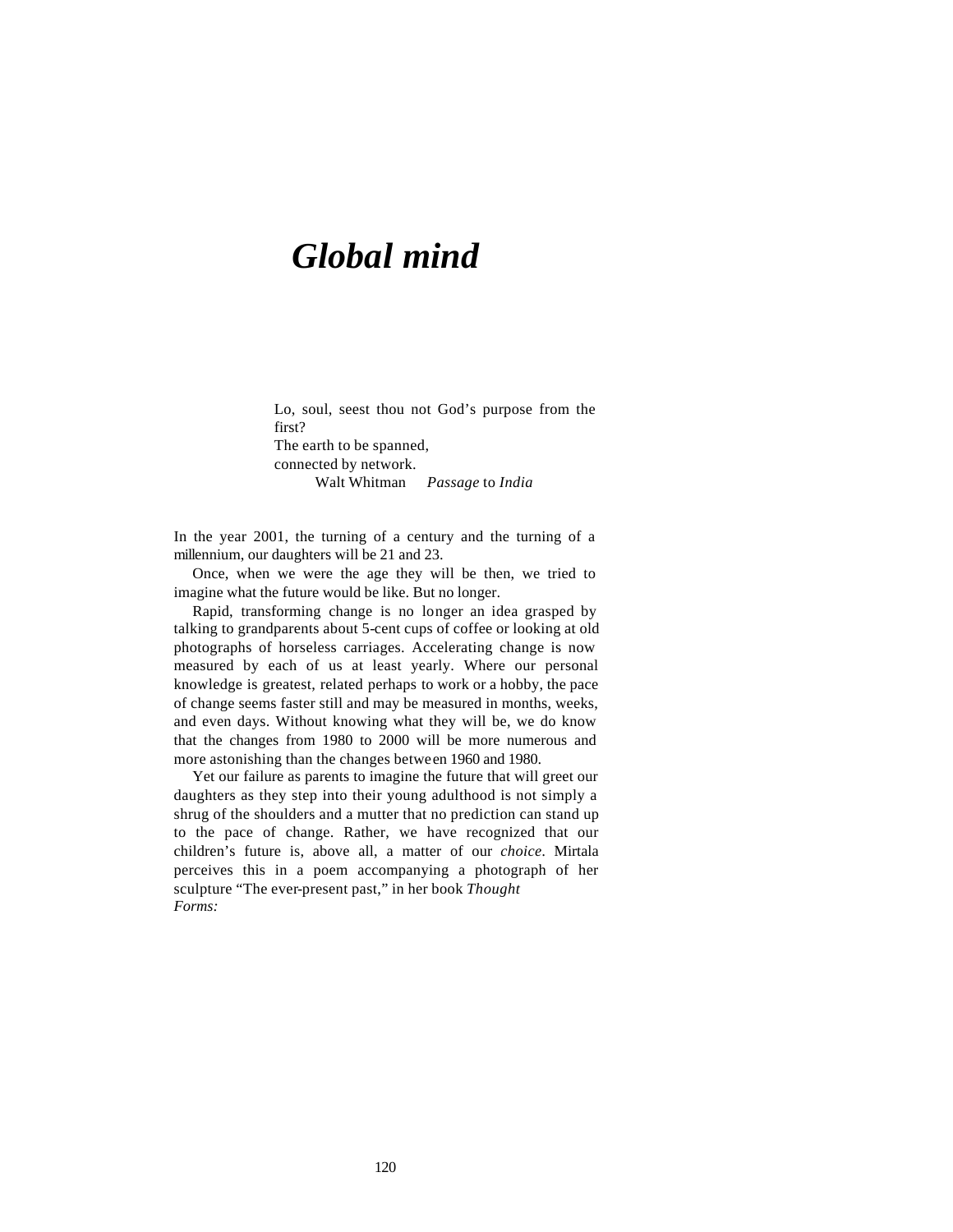I know, my descendant, your destiny depends on my victories, joys, and misfortunes, on how I embroider my days and years.

It is not the technological surprises, or shifting social patterns, or sudden political events that make it so difficult to forge a vision of the future. Rather, it is the degree of conscious choice that human beings have with regard to the path we take to the future. We know one path leads to Armageddon, and we know other paths lead to slow decline and death. Even forgetting the probabilities of catastrophe, we know that one person's idealized, squeaky-clean future, all white and shiny with spaceships and benevolent bureaucracies, is another person's image of ticky-tacky boxes and omnipresent Big Brother. Similarly, one person's appropriate lifestyle may be another person's version of the Dark Ages.

## *Future making*

Glowing with the shining light of the finest intellectual achievement of the human mind, one small bomb the size of a human body fused the scales of atomic matter and global civilization, the microcosm and the macrocosm. When the Enola Gay released its deadly cargo over Japan in *1945,* humankind suffered a loss of ignorance about unseen nature and a loss of innocence about our own evolution. Humankind is now many decades past the point of no-return in accepting the reins of its own destiny in the cosmos.

Mushroom clouds are the ultimate bogeymen of our time. It may be true, as Bertrand Russell said, that we humans have always enacted the follies of which we are capable. Such acts are generally laid at the feet of politicians, but it really was science, through its standard bearer physics, that lost its purity in *1945.* Nuclear knowledge and decision making, once the sole province of the princes of science, instantly went to the center of world political consciousness. It sits there still, dominating the great gray area between global war and peace.

Signals of dramatic change are not always so explosive as the Hiroshima and Nagasaki "demonstrations." Yet, turns in the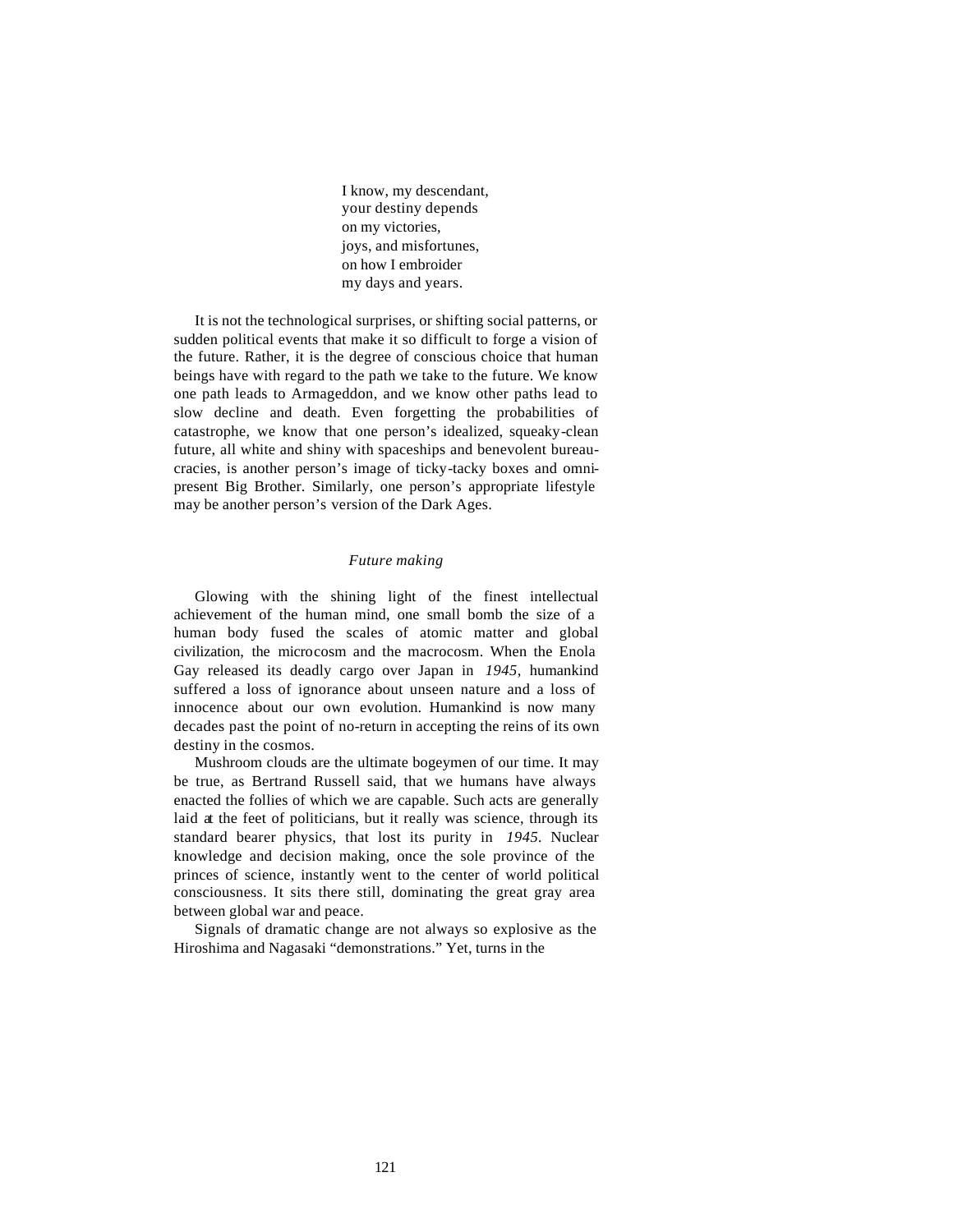course of human evolution still may arrive with astounding swiftness. Genetic engineering, a product of the 1970s, is one such example, made possible by discoveries several decades earlier about the structure of DNA. In 1980, an infant company—in an untried field and still many months away from a commercial product—sold out its first stock offering within hours. The faculty and trustees of Harvard University wrestled with their academic consciences about whether to form a profit-making partnership with another company jumping into the same unknown waters. Although consequences are as yet unknown, no one—scientists, politicians, or just plain folks—doubts that genetic engineering will profoundly shape the human future.

Genetic engineering is a perfect example of how events poke holes into the very worldviews that give birth to them. A crowning achievement of experimental science dedicated to reducing complexity to elementary pieces, so literally exemplified in snipping and splicing units of life's own information code, genetic engineering brings the reality of evolutionary self-responsibility right to the heart of the human experience. Born of a scientific worldview that perceives evolution as a process of accidental mutations, competitive natural struggle, and very long time frames, genetic engineering itself constitutes an emergent shift in the biological evolutionary process that is totally outside the context of Darwinian explanation.

Men and women acquired powers in the 1970s that humans had always considered godlike. Evolutionary historians of the future will mark that decade as a biological watershed, the moment when humankind began to create life-forms that never before existed on earth. We are, starting right now, taking a hand in our own biological evolution.

As the human responsibility for our own evolution increases, we need perspectives that place humankind and our planet in a larger context. While we can never be certain of the nature of the larger system that includes us all, it is imperative that we persist in stretching our mental models beyond today's transient truths in order to better understand what we do know.

We are two people among *5* billion.

What does that mean?

Can a person grasp a planet? Can a planet know a person?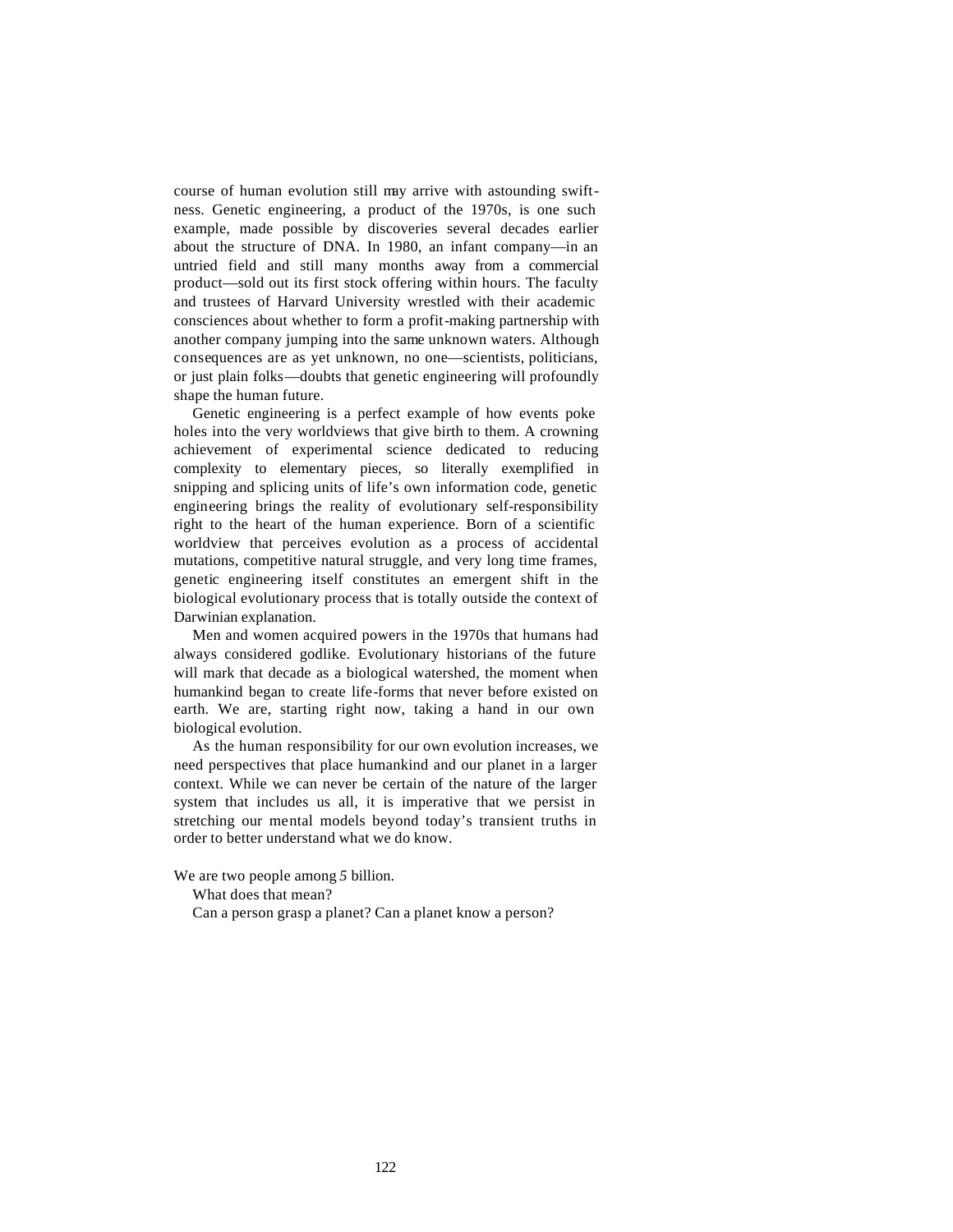Stand with us here, in a field on a mountaintop in the Adirondacks, a spot where we feel particularly in tune with the universe, watching the weather boil over purple peaks. Close your eyes and step outward. Change your scale of perception with us, so that we may find a comfortable perspective in which to place our planet and ourselves.

Step outward to the Milky Way, the shimmering necklace of stars ringing the clear night sky. Quickly swing by the sun, pass the giant planets and the outer extremities of our solar system, pass Alpha Centauri and Sirius a few light-years away, and speed 30,000 light-years to our galactic center. Grow and adopt the perspective of Olaf Stapeldon's Starmaker, become the brilliant being that is the Milky Way, a spiraling association of 400 billion suns in a disk 100,000 light-years across.

See, close by, the mini-galaxies making up the Magellanic Clouds, and our neighboring galaxies Sculptor and Fornax, part of our little local group, which extends out about 2 million light-years to include the beautiful Andromeda. Play, then, as part of our local group, with other supergalaxies, such as nearby Virgo, Perseus, Coma and Hydra.

Raise your gaze yet further, and look to the rims of Universe. Stretch your galactic mind to encompass your 100 billion brothers and sisters, each a bright being averaging 100 billion stars.

As ancient Hindu scripture says, it may be that our universe is but an atom in another universe, a mote in another god's eye. But we have gone far enough to recognize our Milky Way as an individual among other galaxies that together form groups in a larger environment of cosmic groups.

So now, returning to the dense core of our own galactic perspective, look outward across your gracefully spinning body, past the Sagittarius Arm, farther out to a back eddy nestled in the Carina-Cygnus Arm, and focus on the small, second-generation star that humans call "the Sun."

As we return our perspective and sense of scale back toward the human home, passing Altair and Procyon and finally Alpha Centauri once again, notice that it is the solar system as a whole that looms in the distance and takes on the appearance of individuality against the relative emptiness of intragalactic space. It is the whole system of star, planets, satellites, comets and encompassing energies that is an entity in the galactic association of solar systems.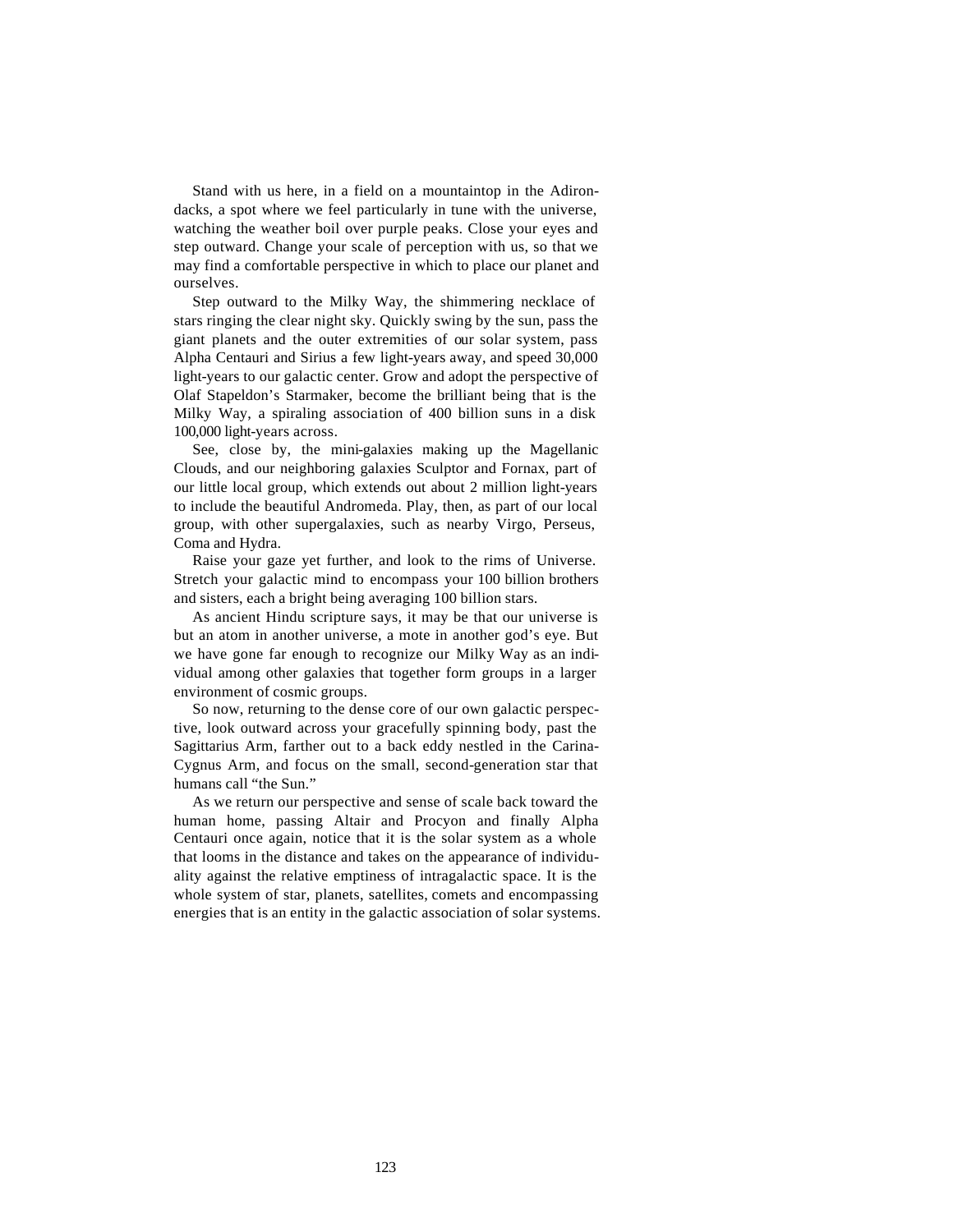Parked outside Pluto's orbit, the Starmaker might wonder about the complexity of this integrated solar animal, *5* billion years old. A glance at the solar subsystems confirms the suspicion of intelligence indicated by the profusion of nonrandom radio signals filling the inner solar space and even now leaking into galactic space. As our perspective narrows to the source of these signals, we approach the third planet.

Although still young, the brain of the solar system, the earth, already has 4 billion neurons and is rapidly growing more. Remarkably, as we zoom in on the pulsing marbled orb that constitutes the seat of solar intelligence and examine one of the billions of elements of this emergent planetary brain, we enter yet another cosmos. Each planetary neuron—a person, a human being—has a brain with something like 10 billion neurons, each neuron capable of perhaps 50,000 connections.

You are home.

Right now the natural limits—smallest to largest—of human networking are at minimum one of us alone and at maximum all of us together—a range from one person to 4going-on-S billion people.

Certain large numbers are sometimes breathlessly advanced to illustrate "unimaginable" complexity: neurons in the brain, people on the planet, stars in the galaxies, galaxies in the universe individuals and billions all. Using a third-grade-arithmetic trick, cancel out all the "billions" and review the cosmic journey:

Our universe has 100 galaxies, Our galaxy has 400 stars, Our star system has a brain with 4 people, Our body has a brain with 10 neurons. Can you hold it in your hand? Universe, sun, and self?

One pair of practiced, globe-holding hands belongs to Robert Muller, Assistant Secretary-General of the United Nations. Muller once described his view of the world to an audience of systems theorists, which he recounts in "A Copernican view of world cooperation:"

I visualized our globe hanging in the universe and saw it first in its relations with the sun. I viewed it then as an orange cut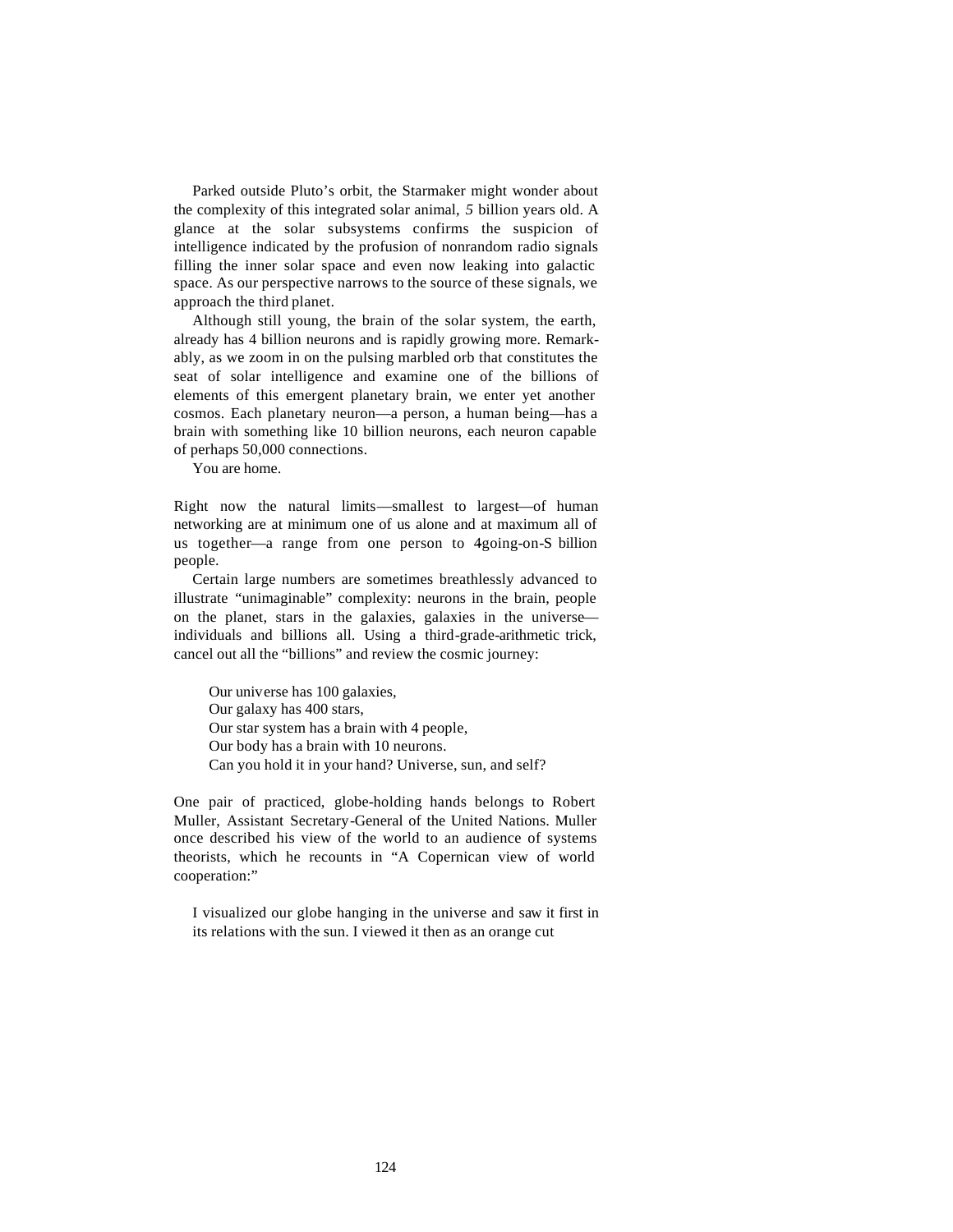in half and saw its atmosphere, its crust and its thin layer of life or biosphere. Within the biosphere, I saw the seas, the oceans, the polar caps, the continents, the mountains, the rivers, the lakes, the soils, the deserts, the animals, the plants, and the humans. Within the crust of the Earth, I saw the depths of the oceans, the continental plates, the underground reservoirs of water, oil, minerals, and heat.

Within the mass of four billion people, I saw the nations, the races, religions, cultures, languages, cities, industries, farms, professions, corporations, institutions, armies, families, down to that incredible cosmos, the human being. In the human person, I saw the rich miraculous system of body, mind, heart and spirit linked through the senses with the heavens and the Earth. I visualized that person from conception to death. I saw the 60 trillion cells of his body, the infinitely small, the atom, microbial life, the incredible world of genes, which embody and transmit the patterns of life.

And all along this Copernican path, at each step, I ask myself the question: "Are humans cooperating on this subject? Are they trying to understand it, appraise it, to see it in relation with everything else?" ... There is a pattern in all this, a response to a prodigious evolutionary march by the human species toward total consciousness. . . . Something gigantic is going on, a real turning point in evolution.

(I saw us at) the beginning of an entirely new era of which international cooperation at the United Nations was only a first outward reflection. I had not seen it earlier, because it had come in a haphazard way, in response to specific events, needs, crises and perceptions by governments and individuals all over the planet. But the result was now clearly here, glorious and beautiful like Aphrodite emerging from the sea. This was the beginning of a new age, a gigantic step forward in evolution. This was unprecedented and full of immense hope for man's future on his planet. Perhaps after all, we would be able to achieve peace and harmony on Earth. This time, humankind would be forced to think out absolutely everything and to measure the totality of our planet's conditions and evolution in our solar system and in time. The games of glory, aggrandizement and domination by specific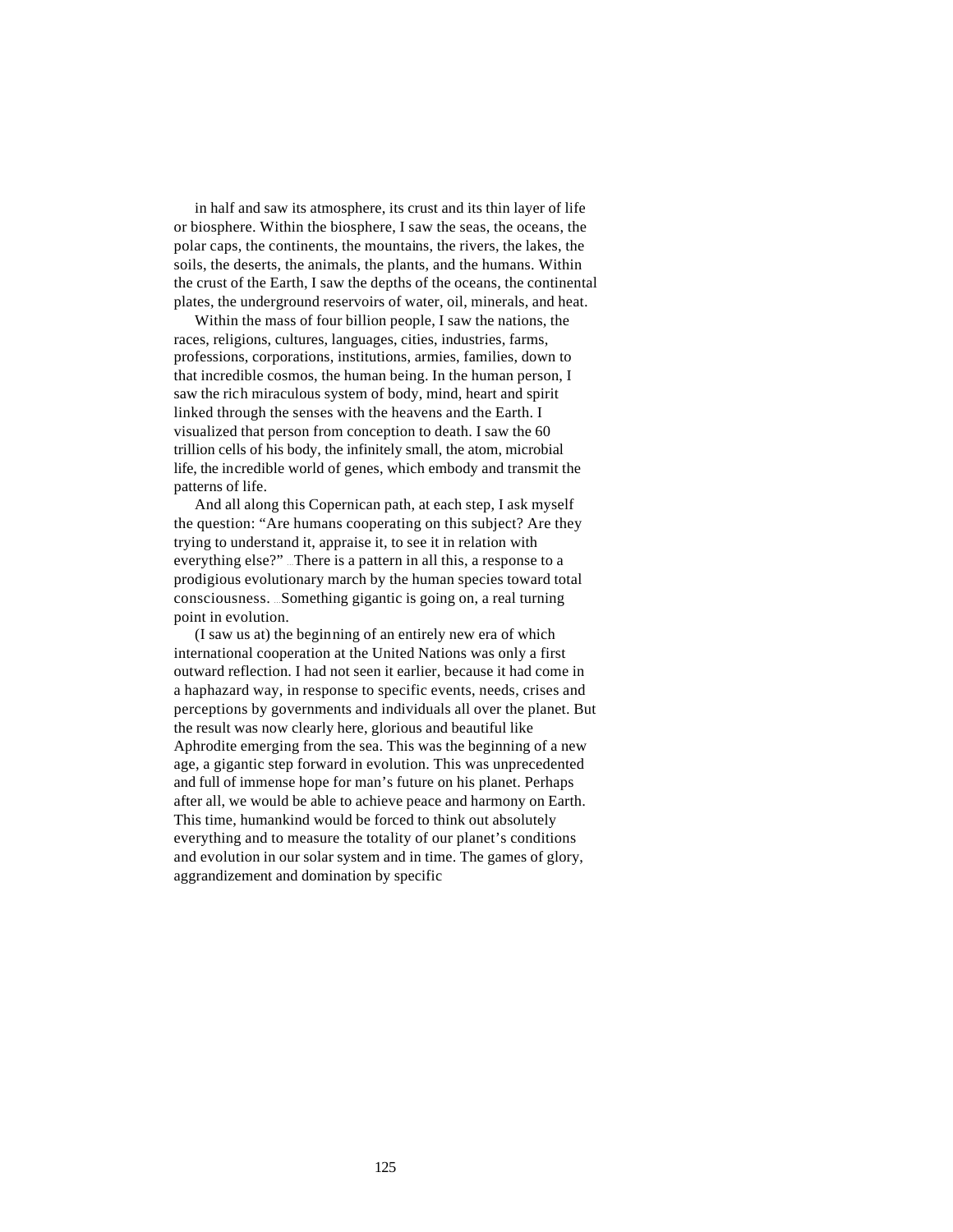groups would soon find their limits. The great hour of truth had arrived for the human race.

Suddenly an image came to my mind. It was the good person of U Thant. He too had foreseen a serene, enlightened world, a world of peace and understanding enriched by ethics, morality, spirituality and philosophy. I remembered the scene of a reception he had offered to the US astronauts after the first moon landing. I was talking in a corner with one of the astronauts. The Secretary-General came near us and inquired what we were talking about. The astronaut answered:

"Your colleague is asking me what I thought when I saw for the first time the entire Earth from outer space."

"Oh, I see," said U Thant. "I am not surprised by his question. But I am afraid he is not expecting anything new from you. He just wants a confirmation, for he has been living on the moon long before you, looking down on Earth with his global eyes and trying to figure out what the human destiny will be."

Vanity of vanities! U Thant was reminding me to take all this with a grain of salt and to return to Earth. My Copernican scheme receded for a moment from my mind and there remained only his enigmatic and kind smile, while the systems analysts were pursuing a discussion which became more and more incomprehensible to me....

## *Global networking, global mind*

Robert Muller was on the original short lists of networkers recommended to us by Robert A. Smith, III (see Chapter 1). We wrote to Dr Muller, mentioning the referral from Bob Smith, explaining what we were up to and requesting information. He responded immediately by sending us a list of US-based international groups associated with the United Nations (non-governmental organizations, or NGOs). Another packet of materials arrived a few days later and yet another a week or so after that. Each packet had a note attached with some scribbled comments about networking, but the third one went on to say, "I think I have so much to say on 'networking' that I will never have time to put it on paper. Perhaps the best solution would be for you to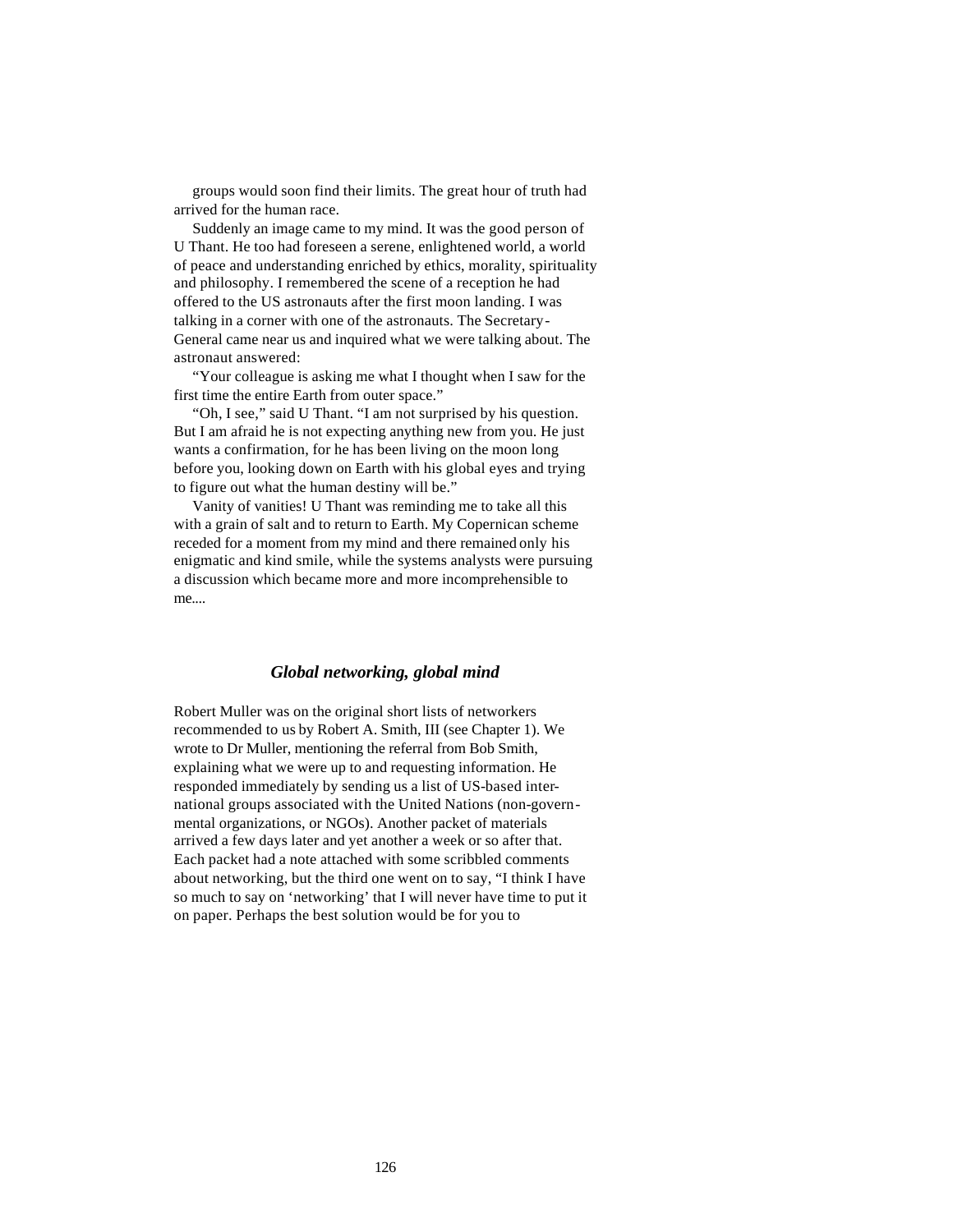let me know when you next come to New York and we will tape a conversation."

Several months later, we took Muller up on his offer and met him in his modest 29th-floor office at the United Nations. Although at the time, he was head of one of the three principal components of the UN, as Secretary of the Economic and Social Council (ECOSOC) Muller's immediate staff and accommodations exuded all the pomp of a small college dean's office. Muller is the rare kind of unprepossessing person who combines a moving humanity with a wealth of knowledge and a vigorous involvement with the world around him. His own life story, *Most* of *All, They Taught Me Happiness,* reflects his experiences as a child in Alsace-Lorraine, joining the French underground during the Second World War, being imprisoned, and finally coming to the United States in the late 1940s to work at the UN.

Muller was an extremely easy man for us to interview. He seemed to know exactly why we had come and precisely what we needed to know. He required no leading questions to go directly to the heart, of the matter. In essence, his message is this. Humanity is evolving toward a coherent global form best described by the metaphor of a human brain; each person, young or old, able-bodied or handicapped, is an important neuron in the emerging planetary brain that is constituted by the myriad "networkings" among people.

"Networkings", the external connections between people that constitute the internal connections of the planetary whole, is Muller's word. Such phrasings and much of the flavor of his multilingual accent have been retained in this interview.

*Muller:*"This old planet and the human species on it are advancing in time as some kind of a big brain whose neurons are multiplying incessantly, encompassing everything from the individual to the planet, to humanity and the universe, getting deeper and deeper into the past and further and further into the future. Of course, the mathematical interconnections are absolutely staggering. The world brain is already so complicated that you cannot describe it accurately. New interconnections are being created so rapidly that any description would be out of date. This is a new biological phenomenon, one of the most momentous ones in the earth's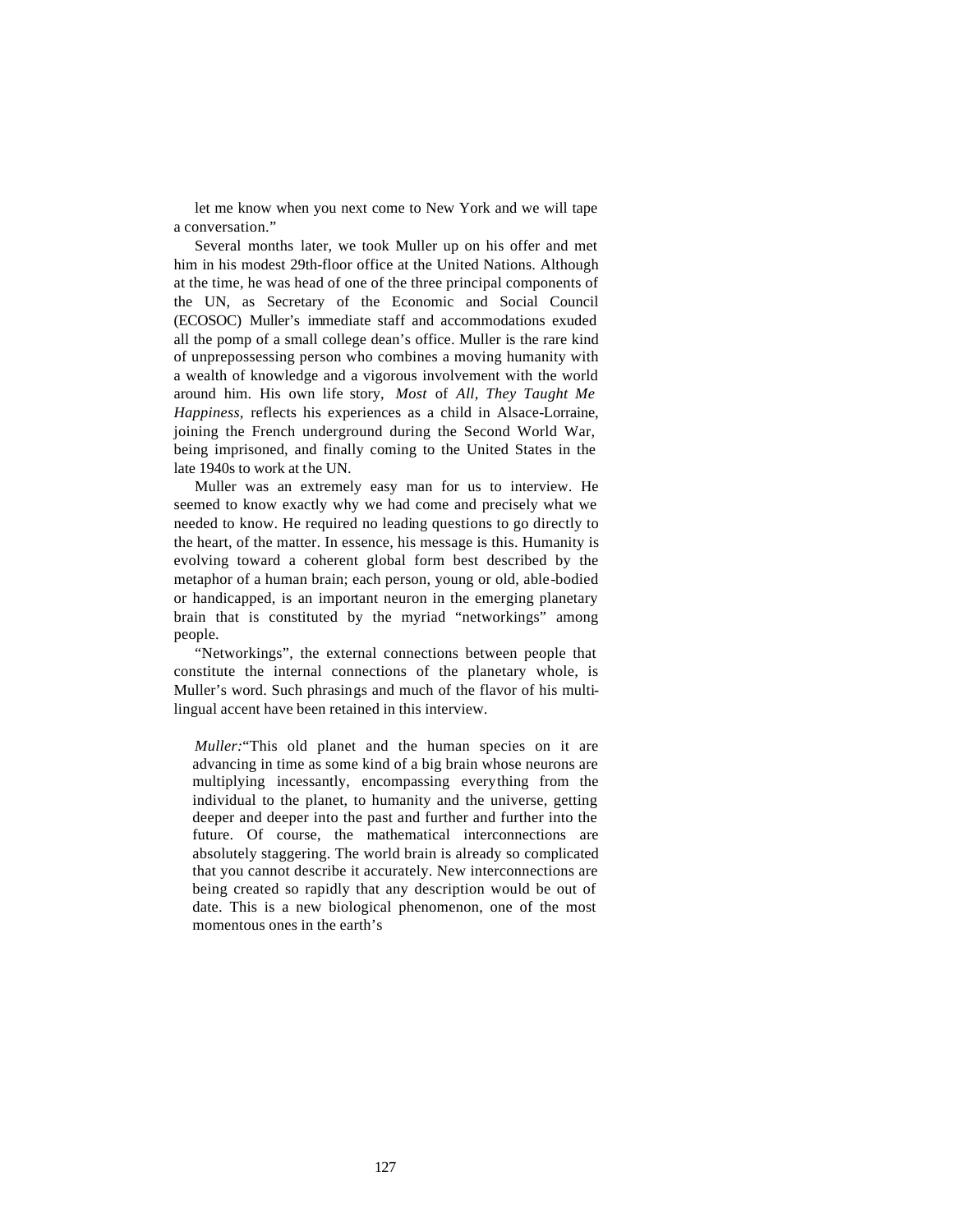history. The human species is becoming something new. It is similar to the passage from the protozoa to the metazoa."

Like R. Buckminster Fuller, Muller totally rejects the Malthusian assumption that population growth is the root of human misery. In an evolutionary context, more people potentially means a more complex and more capable planetary brain.

*Muller:* "We do not even have the faintest idea as to how many people should live on this planet. The question is not even being asked. We are still very primitive when it comes to a transcendence beyond our noses on this little planet and to looking at the mystery of life and what it means to be born and to have life in the immense universe. The fundamental question, the greatest task in being human, and, as a matter of fact, the end goal of all networking, is to try to determine what the laws of the universe are, the cosmic laws which we ought to obey in order to fulfill our lives on this planet and contribute to the further evolution the cosmos has in mind for us.

"The reason Kepler studied astronomy and astrology was to find the laws of the cosmos that would give him clues as to how human societies should live on this planet. The day this will be done, then we will have really entered the new age. We are doing it the hard way, with many mistakes and very partial views instead of having a universal view, not only a global view for the planet but of our total relationship with the universe.

"Now, when you speak about world government, many listeners think that you should have your head examined. When you speak about cosmic government, then you are ready for an asylum! And yet, this is the real, ultimate issue. The question whether we will be blown up in a nuclear holocaust is very much part of it. Did all our long cosmic evolution have as the sole purpose the triggering of an atomic war to assert the righteousness and supremacy of a one power on earth? So we have a very tall order in our lap."

Giving us a thumbnail sketch of the UN's history, Muller began with the golden era of industrialism, the end of the nineteenth century, a time when "dreamers like the steelmaker and pacifist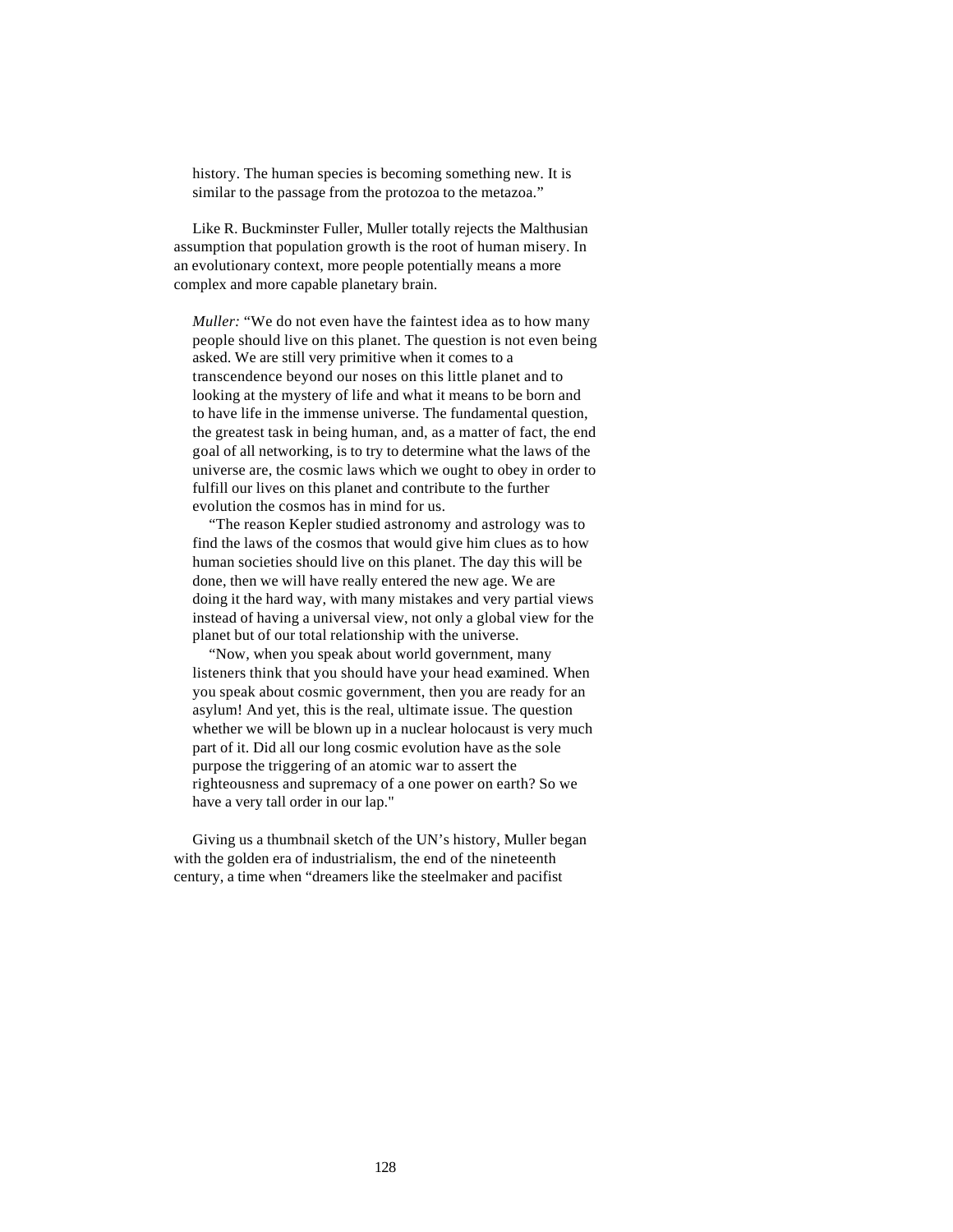Andrew Carnegie" envisioned a world order established on a totally rational, scientific, technological and professional basis. In the original scheme, a league of professional associations was to be created on an equal footing with a league of nations, but this

idea got lost in the shuffle after World War I. Of course, the "halfa-loaf" League of Nations never got off the ground, because of the absence of the. United States. In Muller's words, this is how the current UN came about: "Humpty Dumpty went to the Second World War, after which the world union idea was revived, but the project for a league of professional associations was never really revived as a possible people's democracy at the world level. World organization became a government-owned affair."

Outside the UN's political and legal functions is Muller's realm, a fascinating collection of the world agencies connected to a latticework of international networks.

*Muller:* "I am Secretary of the Economic and Social Council, where everything economic and social is brought together. Under the Charter, we are instructed to have a total worldview: demography, health, education, standards of living, longevity, culture, employment, children, women, the elderly, the hungry, the oppressed, the discriminated, everything you can imagine. The UN is a system of central universal organs with functional and regional agencies hooked into it. People usually do not have the faintest idea what beginnings of a world system exist here. The UN's world conferences on population, on the environment, on energy, on water., on the deserts, and so forth are the big drums being used to give messages and global warnings to people. We are, of course, still living primarily in a rational, scientific age, and this is definitely reflected in the UN. But ethical, moral, and even spiritual considerations are becoming stronger every year. The new ethics of what is right and wrong for humanity, that is really the basic business of the UN behind all the politics and the bureaucracy. It is a very, very difficult task, but we must go through it and work it out. Just another new fundamental biological process.

"Everything good or bad until now has always been decided in terms of what is good or bad for a group or a nation and seldom from the point of view of what is good or bad for the entire humanity. This has become a central question because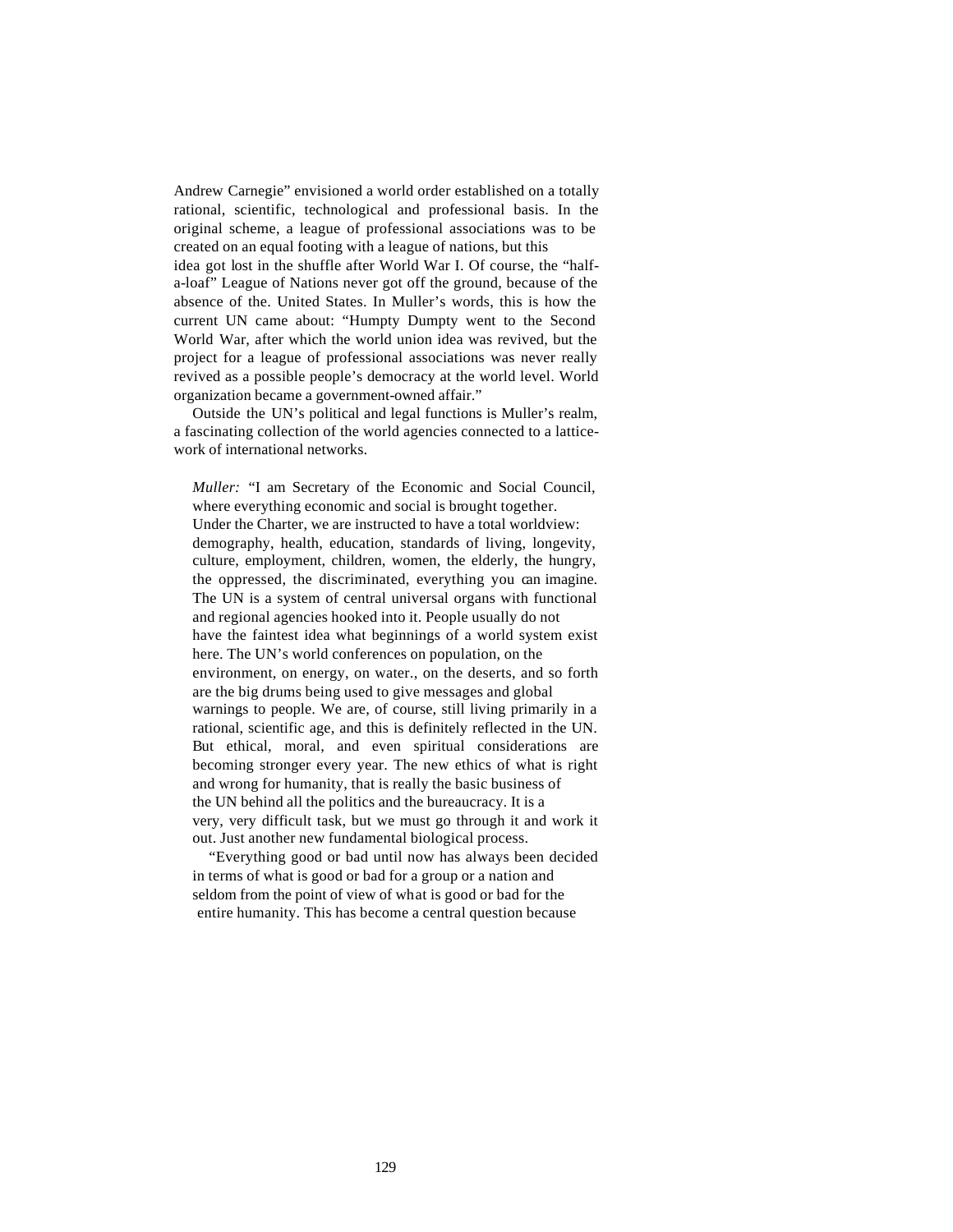our survival depends on it. Ecology has recently taught us to ask the question 'What is good and what is bad for our planet?' At every step we must henceforth ask, 'What is good and what is bad for humanity?' A completely new ethic is being born, but it is very difficult, because interest groups cling to their advantages and views: the powerful want to remain armed, the rich want to remain rich, everybody wants more, and few are those who would be ready to give up something for the good of the planet and humanity."

Even as Muller paints pictures of thickening global webs on every issue and topic from avocados to asteroids, the conversation always returns to the emphatic statement that there is no networking, no global brain, no anything without the individual human being. Muller does not see the individual as the unfortunate lowest rung on the ladder of global organization. Rather, humans are the very source and prescient mirror of global complexity.

*Muller:* "The Indian yogis tell us that each human being is a microcosm of the cosmos. It makes good sense. How could it be otherwise?

"Even a particle, or an amoeba or a hydra, is a self-contained entity, but at the same time it is part of the totality. It is this type of complex relationship, being a whole and a part together, which is again, networking, because all connections together make up the total reality. As an individual, you feel and are an absolutely unique being, never to be repeated exactly the same in all eternity. And yet, you are part of the total universe and total stream of time. As a matter of fact, this shows us the range of human happiness: we can be happy through concentration upon ourselves (know thyself), through networking with others and the wonders of our planet, or through networking with God or the Total-Absolute through spirituality, meditation, and prayer.

"From the moment you have recognized both your entity, and being part of the total human family and universe, from that time you will change and the world will change. But, again, this is a very tall order, one of the hardest philosophical problems of our time. It was a great musician and humanist, Pablo Casals, who gave it the best expression when, with tears in his eyes, he used to exclaim, 'I am a miracle that God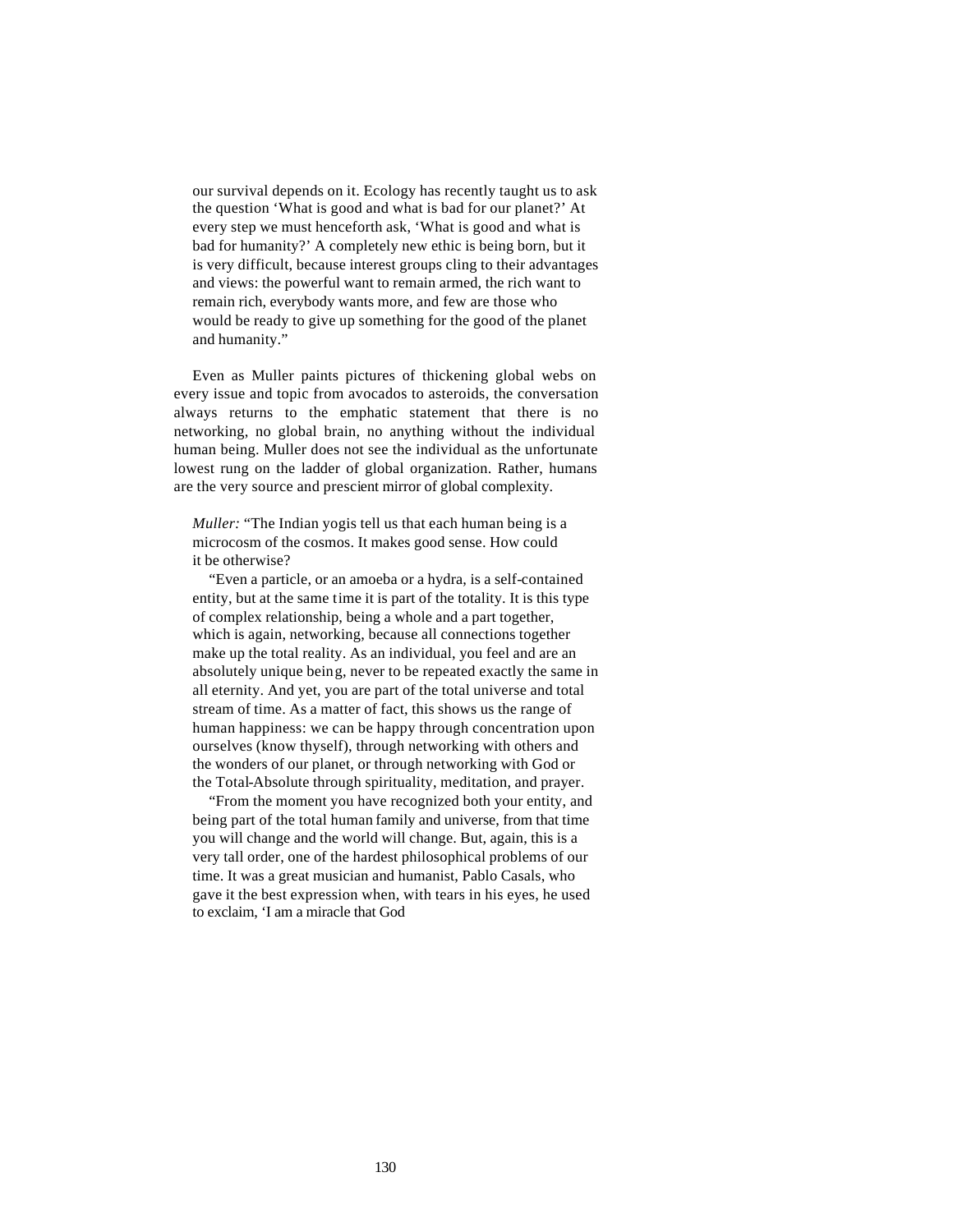or Nature has made. Could I kill? Could I kill someone? No, I can't. Or another human being who is a miracle like me, can he kill me?'

"And to be great and unique, you don't have to be in the newspapers. Networking, in my view is not necessarily only the need to 'fight for something', a cause. It can be a serene, natural association of sorts, from the monk's association with God in his monastery to people who like to collect stamps. *Networking is a form of happiness.* A person can say, 'There are lots of other people like me,' and you become a little world of your own: some like astronomy and others like collecting stamps. It is truly a fantastic life, a beautiful life on this planet which offers so many possibilities of happiness in every direction.

"If I were a head of state, I would support networking because it gives so many people a sense of purpose. Not everybody can be a mathematician, a scientist, or a philosopher. Many people are interested only in their little gardens. But to have one's garden may not be enough. So you order a gardening magazine and you join a gardening club. There you meet other people with the same interest, with whom you can talk about things you love and you derive much happiness from that network. We are four and a half billion people on this planet and each wants to be recognized as somebody', as an entity. Even, and especially, when you are limited or handicapped, you want to be 'recognized'.

"When I feel depressed I read Beethoven's Heiligenstadt Testament, in which he tells his brother that he is becoming completely deaf but that he is determined to give the world what he feels in himself. You tell this to handicapped people and it gives them courage. Did you know that the Taj Mahal, in India, was designed by a blind Persian architect, Ustad Isha? Perhaps someone with sight would have never been able to design it.

"Once, I was asked to give a graduation speech to a school for the blind. I asked them to recommend a book which would speak about the great blind people of this earth throughout history. I could not believe it when I learned that such a book did not exist. I exclaimed: 'You have all these blind children and you do not even have a book about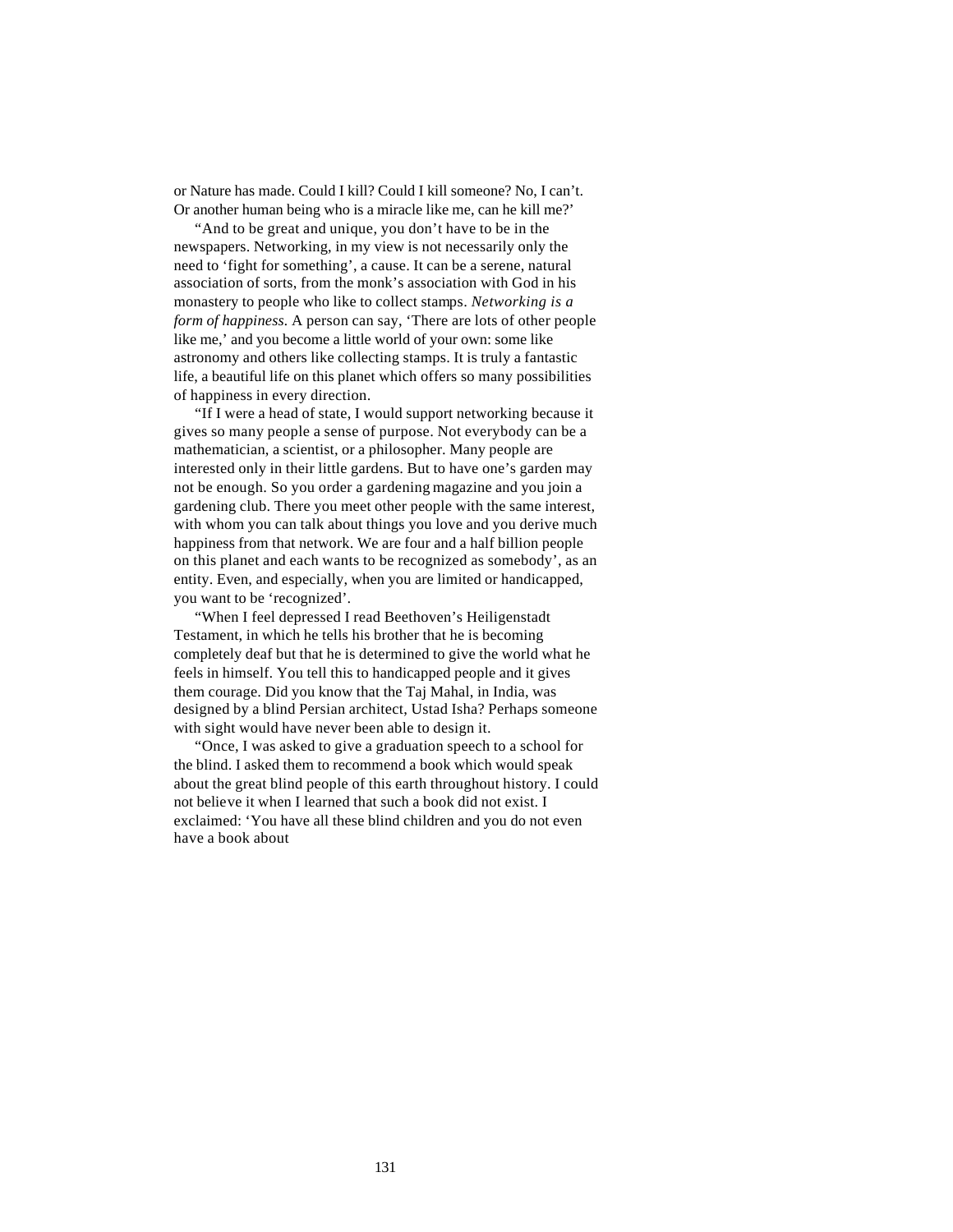Homer, Milton, Euler, Ustad Isha, and all other great blind people who have contributed so much to human civilization?' So here again is the need for a network among the handicapped, who need their heroes and recognition of their entity.

"But it is even more; it has to do with transcendence. I'm digressing, but—"

Encouraged to follow his thought, Muller explained his experience of listening to a record of a lovingly crafted autobiographical story he had written called "Happy even in prison" (a chapter in his book *Most of All, They Taught Me Happiness),* made for blind people by the US Library of Congress.

*Muller:* "With my eyes closed, I listened to that story. I was in a completely different world. I remembered things in that prison that had gone forever. Suddenly I discovered that when your eyes are closed, your mind functions better when it is auditively impressed and I realized that blind people might derive a pride from the extra perception they have by being only auditive.

"As part of the 1981 International Year for the Disabled, I recommended that each nation should honor its great handicapped. National committees federating all handicapped associations were established in each country. There are 450 million handicapped people in the world, and the world must do something about such a sizable problem. So we decided to make a big noise about it, to launch an International Year. Each country reported on the problem to the UN and looked into all aspects of it. The result is that the handicapped have been hooked in on a world scale through the UN. They represent a network of 450 million people.

"A remarkable thing is that we have been able in the UN to have governments work together on a whole gamut of human problems, from childhood to old age. There is UNICEF. We had an International Year for the Child. There were two world women's conferences. There was a world youth conference, several conferences to combat racism. In 1982, there was a world conference on the elderly. I am sure that within a few years there will be a UN conference on the problem of death. All these efforts are aimed at very sizable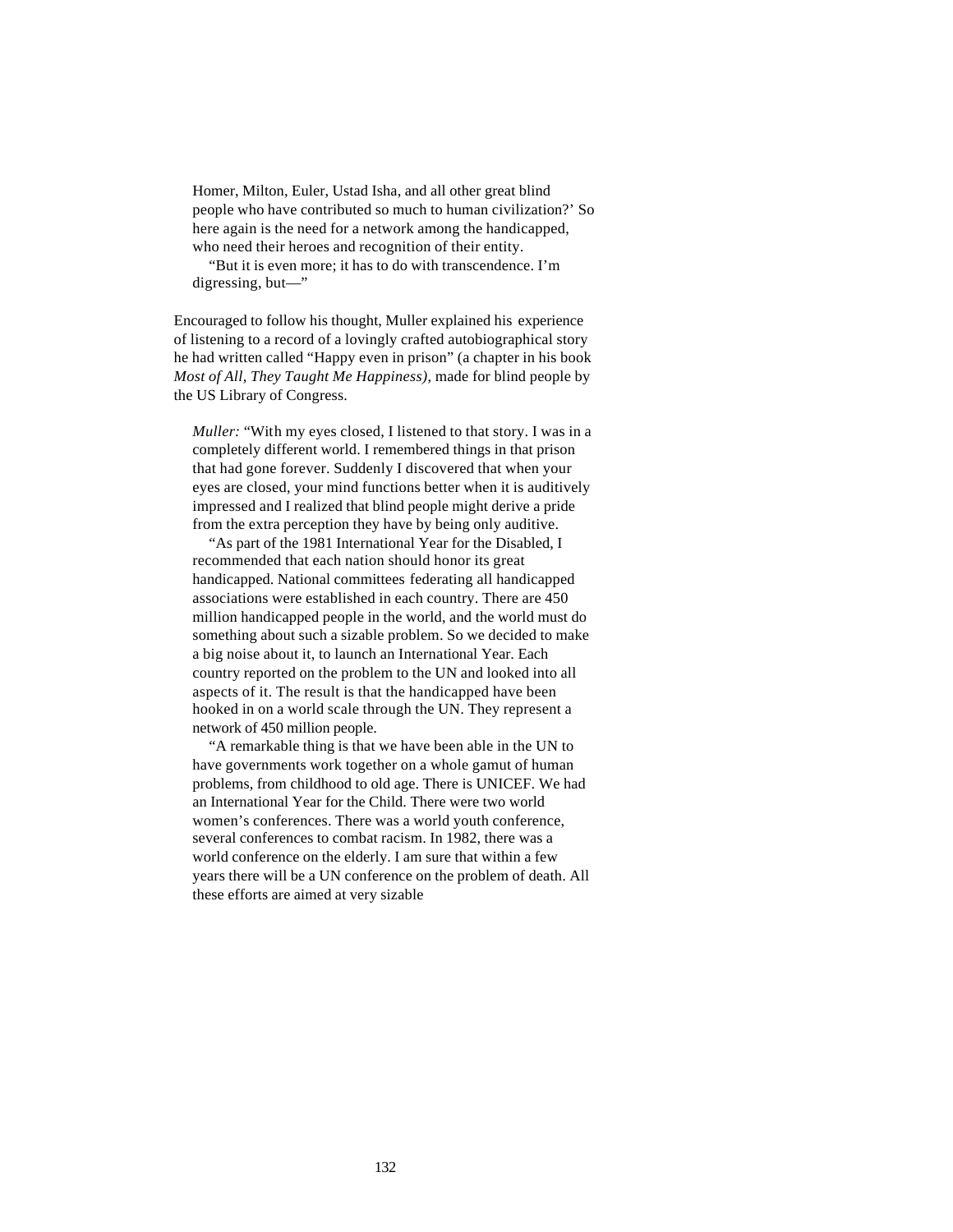worldwide networks of people, each with its host of nongovernmental organizations.

"Then there are networks between these various groups, for instance between old people and young people. In Africa and Asia, the aged are the superiors, the wise people, the people to whom the young go for counsel. In the West we put them in old people's homes. I have written a lot about this subject because of my relations with my grandfather. He was such a wise and warm human being. He had no axe to grind, contrary to my father. I could believe my grandfather. He had nothing to lose, but all to offer: wisdom. Today in the West we cut off the elderly from the young, because promoters want to build old people's homes. Thus we prevent an important channel of transmission of wisdom of life to the young. Then the developing countries imitate the great ideas of the West and run into untold problems. As a result, the need for proper networking will never end.

"Networking is done by people who have no networks. That seems to be a fundamental law. Those who have the major networks don't want to engage with those who have new views about humanity. For example, the multinational corporations give the cold shoulder to the UN. Having power, they don't want to network with the international agencies. The big TV stations don't want to network with new-age groups. They have their own monopoly. The *New York Times* doesn't want to network with anyone.

"This is why the voiceless people have begun to find out about networking in order to assert themselves again. It is the old story of humanity: those in power do not want to give up anything, and those who are left out want to organize to be heard. So the UN's greatest allies are generally those who have no great power: the little countries, the innumerable nongovernmental organizations represented by observers to the UN, and the religions. If the Pope had vast military forces he probably wouldn't come to the UN. He has only spiritual power, and this is why he is allying with a weak United Nations sharing the same objectives.

"It is the absence of certain vital networks which causes much of the trouble in this world. There is no real networking between heads of state, an area where it would be so vitally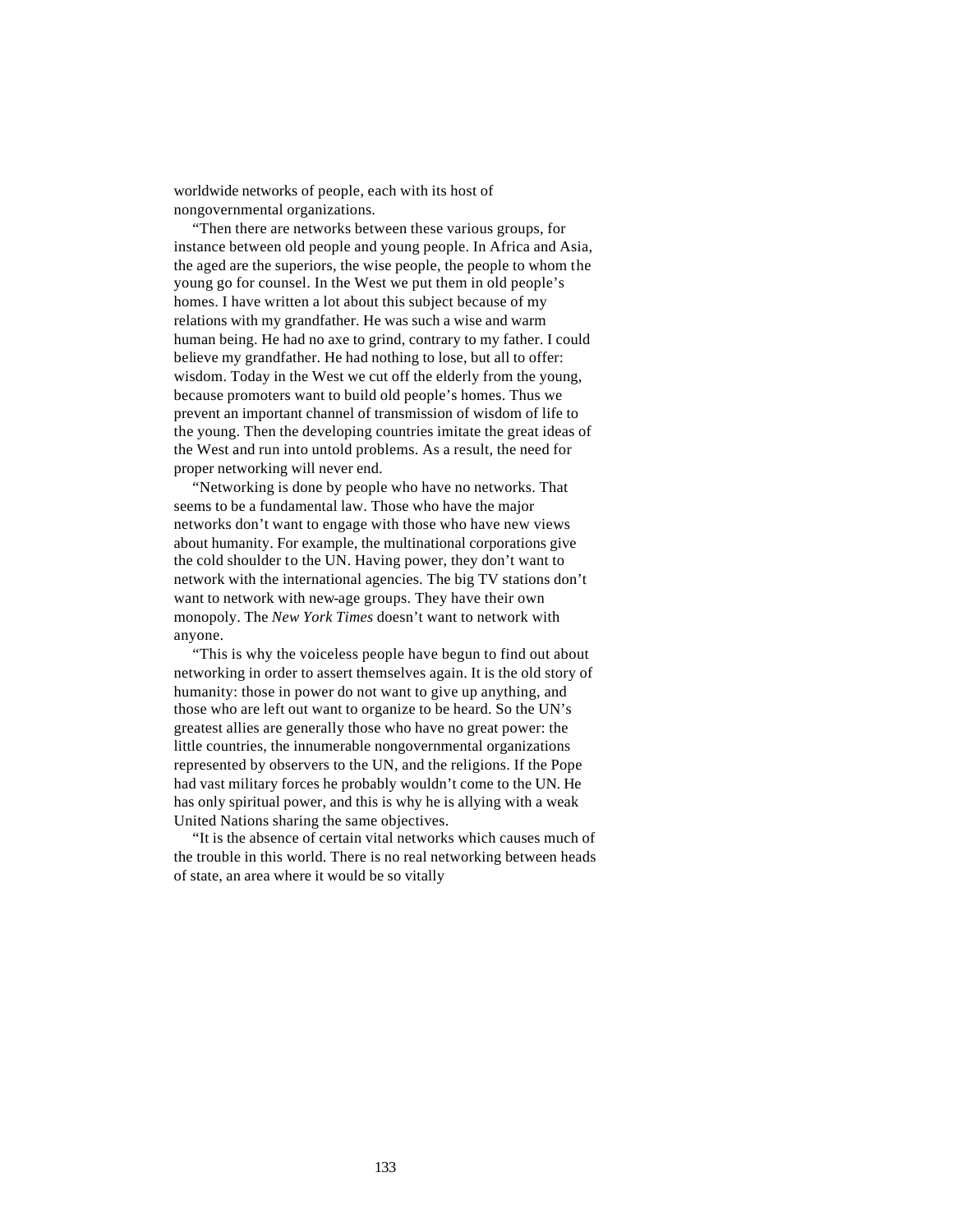needed for the survival of our planet; there is no networking between the military, there is no networking between ministries of justice and the police forces of this planet. International terrorists are better organized. Here is where the system breaks down. In order to keep their advantages, sovereignty and primacy, the governments of the big nations generally refuse to network. Roosevelt was a man who knew how to network. He insisted on seeing Stalin, Churchill and De Gaulle, and he saw them and communicated with them all the time. He created a world system of communications, including cooperation between the military, which broke down after his death with the policy of the Iron Curtain and the cold war.''

In a paper he showed us, "Proposals for better world security," Muller recalls the words of Chou En-lai:

I will never forget a wise and melancholic remark made by Premier Chou En-lai during the visit of Secretary-General Waldheim to Peking in 1972: "I am sitting here surrounded by my advisers trying to figure out what they might be scheming against us in Moscow and in Washington. In Moscow, they are trying to figure out what Peking and Washington might be scheming against them. And they are doing the same in Washington. But perhaps in reality no one is scheming against anyone." And he concluded that the role of the Secretary-General as an intermediary between heads of states was extremely important. As I listened to him, I closed my eyes for a moment and visualized the day when in his large office in the People's Hall there will be an audio-TV set linked with the offices of his main partners in the administration of planet Earth.

*Muller:* "I have worked with a number of Secretaries-General and I noticed that they all had their private networks. Hammarskjold wrote to Albert Schweitzer, asking him to come up with a resounding statement with other scientists for the ban of atomic tests. He did it in a private capacity, without asking the authorization of governments. And it worked. U Thant was very interested in the UFOs. I never knew about it and later learned that he had a network of three people who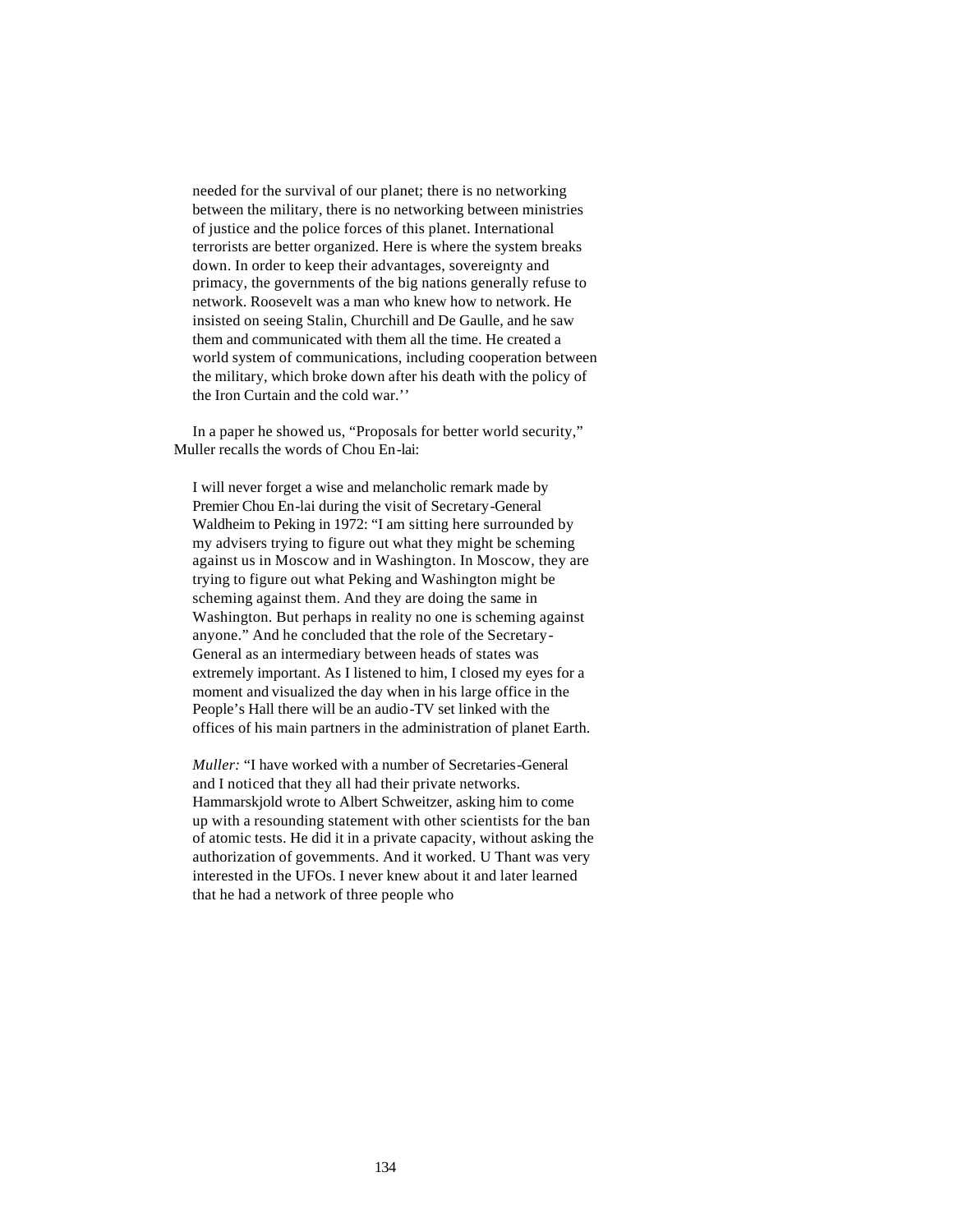informed him of everything that was going on in this field. I assume that people in high positions all have their private networks.

"Networking operates all the time. You do it as a private person, you work with people who are like-minded, and this is quite a force, because the power of ideas is enormous."

For Muller, networking is a way of being fully human.

*Muller:* "There is more to the art of networking. You really have to live it, not just passing information on without it touching you or being touched by you. You are part of the totality, you are a seeker of truth, of what is good for the human race, of what will be our fate, of what will improve our fate. If you are not totally honest, people will not trust you, they will not believe you. It has to be deeply lived. Then you are a good networker, a useful neuron which will not be rejected by the new brain in formation. Most of the time, people listen to you with the brain, but often you will be able to convince them only if you speak with your heart to their heart."

As Muller caught his breath, we asked him one last question.

*Muller:* "Who are the greatest networkers that I know? That is a difficult question. I believe that the greatest networkers are those who did it at the highest or deepest human, philosophical, moral, ethical and spiritual levels—people like the Buddha, Jesus, Gandhi, Schweitzer, Teilhard de Chardin, Martin Luther King, Hammarskjold, U Thant, people who really transcended races, nations and groups, and networked at the all-human level, linking the heavens and the earth and showing us our prodigious worth and journey in the universe. People like Bach, Beethoven, Shakespeare, Goethe, who make us feel the greatness of life and again fuse the heavens with the earth. They have reached the pinnacle of networking, not the heads of government of today, who will be completely forgotten in a few years. Those great people were not networking during their own times only, but they continue to network over the centuries into our own times. Their dreams and thoughts and feelings are still alive today. The real networkers are those who go deepest and come closest to the